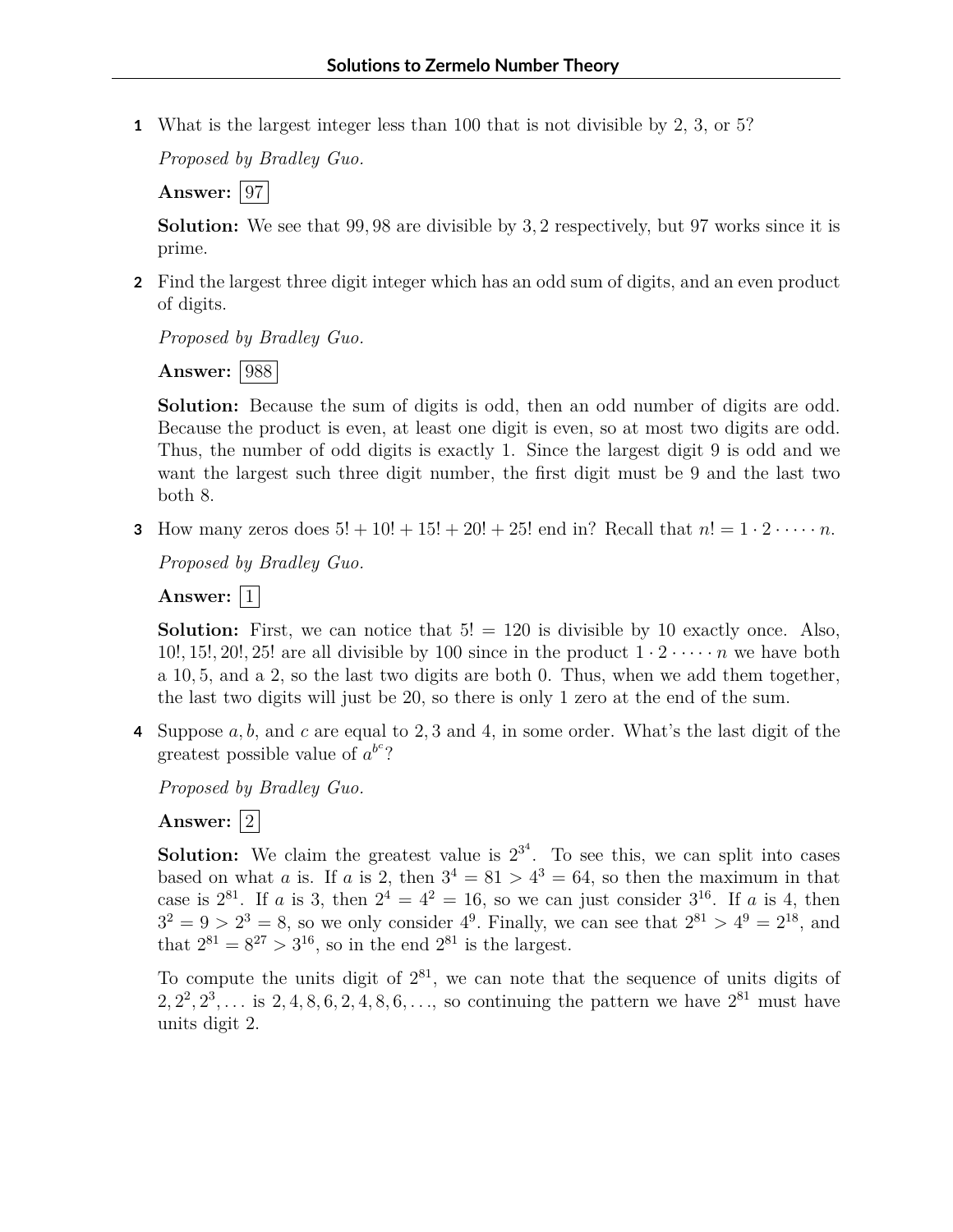**5** Let *S* be the set of all even integers greater than or equal to 2022. What's the unique element *n* of *S* such that the number of divisors of 512*n* that aren't divisors of 512 is minimized?

*Proposed by Kelin Zhu.*

## **Answer:** 2048

**Solution:** We can notice that any divisor of 512 divides 512*n*, so the number we're trying to minimize is  $d(512n)-d(512)$ , where  $d(n)$  is the number of divisors of *n*. Since  $d(512)$  is fixed, it suffices to minimize the number of divisors of  $512n$ . Let the prime factorization of  $\frac{n}{2}$  be  $2^{e_1} \cdot 3^{e_2} \cdot 5^{e_3} \cdots$ , where we know all the  $e_i$  are positive since *n* is even. The number of divisors of  $512n$  is  $(e_1 + 11)(e_2 + 1)(e_3 + 1) \cdots$ . When  $n = 2048$ , then we get 21, but it is clear that if *n* has any odd prime divisors then we would get at least  $11 \cdot 2 = 22$ , so 2048 minimizes  $d(512n)$  as desired.

**6** In a regular 10 by 10 multiplication table, the numbers that would appear are the products *ab* for every *a* ranging from 1 to 10 and every *b* ranging from 1 to 10.

A wrong multiplication table is a multiplication table that only keeps the last digit of the product instead of entire product. In a 10 by 10 wrong multiplication table starting from 1, what is the least number of times that any result appears?

*Proposed by Albert Wang.*

## Answer:  $\vert 4 \vert$

**Solution:** By the Chinese remainder theorem, we can analyze the probability to get a number congruent to *n* mod 2 and mod 5 separately, and then multiply them to get the probability of getting *n*. Since we want the minimum number of times a result appears, we can multiply the minimum probabilities. The probability of getting an odd number is  $\frac{1}{4}$  since it requires both *a*, *b* to be odd. Looking mod 5, the probability of getting 0 is  $\frac{9}{25}$ , and the probability of any other remainder is  $\frac{4}{25}$ , so the minimum overall probability is  $\frac{1}{4} \cdot \frac{4}{25} = \frac{1}{25}$ , so the smallest number is  $\frac{100}{25} = 4$ .

**7** Find the number of ordered pairs of positive integers (*a, b*) such that the least common multiple of *a* and *b* is  $13^{29} \cdot 29^{13}$ .

*Proposed by Nathan Cho.*

## **Answer:** 1593

**Solution:** We see that  $a, b$  can be written as  $13^e \cdot 29^f$ ,  $13^g \cdot 29^h$ , since any prime divisor of either *a, b* would have to divide the least common multiple. Then, we know that the least common multiple will be  $13^{\max(e,g)} \cdot 19^{\max(f,h)}$ , so we need both  $e, g \leq 13, f, h \leq 29$ and one of  $e, g = 13$  and one of  $f, h = 29$ . There are  $2 \cdot 13 + 1 = 27$  pairs for  $e, g$  and  $2 \cdot 29 + 1 = 59$  pairs for *f, h* giving  $27 \cdot 59 = 1593$  possiblities total.